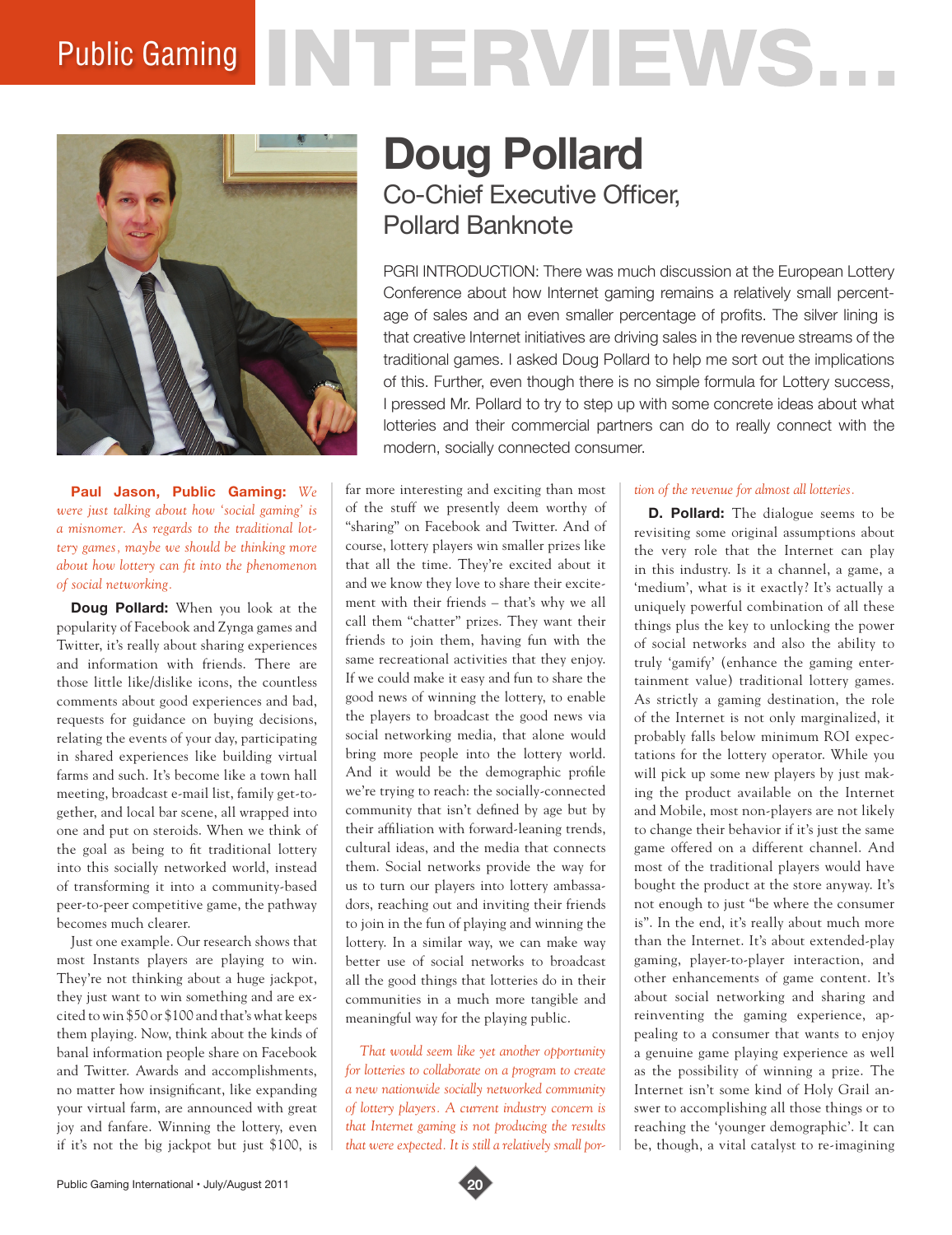our businesses; to rethinking how all these things can work together to create entirely new gaming experiences.

The industry recognizes this and has begun the process of modernizing, or gamifying, traditional lottery. There are Second-chance draws, player clubs, extended-play games and clever ways of displaying the outcome of a lottery game with animated displays of characters engaged in humorous or competitive narratives. These are great concepts that point the way towards an exciting future of progressive game development and creative use of the different channels and media to mutually reinforce each other. We just need to accelerate the process. A lot.

### *You're talking about using new media to sell more of the traditional products.*

**D. Pollard:** Internet gaming is in itself not the thing to focus on. The margins for casinostyle games and poker are much lower than traditional lottery margins, due to the higher prize payouts. And, the competition for those lower margins will be very high if lotteries have to compete with casino operators from Nevada and elsewhere. Look at how the Internet gaming world has evolved in Europe. The margins are inevitably driven down in all the non-lottery categories. Instead the lottery business should focus on driving higher growth in the traditional products, the billion-dollar revenue streams with high margins. And in fact, even though they have been around in their present form for decades and do need to be refreshed, they are still going strong. What we need to do is leverage all the tools at our disposal to tap into the powerful new consumer trends like social networking, the impulse to want to share and the implications that has for marketers, and the "experience economy" phenomenon in which entertainment value is being built into everything.

## *This would seem to address another objective - That is to increase sales by broadening the base of players as opposed to increasing the amount that the core player plays.*

**D. Pollard:** Of course, everyone wants to broaden the player base. I find that in the more mature markets like those in Europe, that's become a critical part of their strategic focus not just because they want to increase sales. They see broadening of the player base as being a vital part of their responsible gaming agenda. Connecting with the media savvy, socially networked community is really so critical for everyone for all the above reasons. And the commercial community is stepping up with new products and game designs that will support those goals.

*Do the game plans to push Lottery into Internet-based social networks conflict with the business model of selling billions of dollars of product in the traditional way through landbased stores.*

**D. Pollard:** Not at all. They complement each other. It all works together. The last thing anyone wants is to shift sales from the land-based channel over to the Internet. Next to the brands themselves, the retail network is probably the most valuable asset that lotteries have. And those thousands of consumer touch-points are proprietary to lottery. No other gaming operators have that ubiquitous connection to hundreds of millions of consumers on a daily basis like Lottery has. Internet, Mobile, new media in general, are all mutually reinforcing with the land-based channel. In fact there are ways to use the power of interactive technologies to drive the bricks and mortar business – bringing new players, new promotional tactics, new gaming experiences that marry both options. And integrating social networks into the marketing mix does not impair our ability to create great games that appeal to new players or the traditional core players. There are no tradeoffs; all these things work together and in fact reinforce each other.

*Second-chance draws would seem to be a good example of how an effective use of the Internet really benefits everyone - player, retailer, and operator. But what's the next step?* 

**D. Pollard:** The next step would be to recognize that it's no longer just about reaching the "younger player". The things we need to do to entice the younger player are the same things we need to do to attract the non-player and in truth those are all the same things we need to do to continue to appeal to our core player. Everyone is on the Internet, everyone responds to a more enjoyable gaming experience, and everyone wants to have a second chance to win. We simply need to think abstractly about what it is that appeals to the consumer so that we can build on that and expand the portfolio of game concepts and promotional strategies.

For instance, word-of-mouth has actually been one of the most important drivers of growth in the Instants category over the past two decades. Consider how prize structures influence buying decisions. It's not necessarily shocking that better prize structures always sell more. Except when

you consider two things. First, the difference between a prize structure that is consistent with best practises versus one that is less favorable actually seems very small, when the payout percentage is held constant. Second, it is not the case that the typical player carefully analyzes the prize structures before they play. That's really not what happens and it's not how the player decides which games to buy. They make their buying decisions based on what the clerks and their friends tell them are the best games, or when they see someone winning ten bucks on a particular game, or when the clerk sees someone win on a game and proceeds to tell other customers. Now, we want to transfer this basic dynamic over to the Internet, creating a super-charged social network that taps into existing players, lapsed players and even non-players who are sharing their experiences online in ways that go viral, impacting their whole social network instead of just the handful of people we each cross paths with on a daily basis in our journey through the terrestrial environment. Traditional "word-of-mouth" does not really capture the potential for information to explode into everyone's mind-space in an instant like it can on Facebook and Twitter. Slight digression - Look up "Arab Spring" in Wikipedia. Right in the very first paragraph of the explanation of these events is a reference to the vital role that Facebook and Twitter played in inspiring and then organizing these huge social uprisings that are changing the world. I know we're not in the social uprisings business, but this is a reflection of where the media power has shifted to. Social media has become the mass media with the power to move entire populations. And they're free to anyone clever enough to figure out how to make their concept relevant, how to engage their customers' interest and make it easy and fun to share that interest with their friends. And when it comes to Facebook, when we say "friends", we mean an average of 130 people for each Facebook member! They must all be very popular. Think about that. 750 million people spending over 700 billion minutes a month on one social media site. We want to design the games and the tools to connect with that, really integrate lottery into the fabric of the community of socially networked consumers.

Another step is to maintain the instant win essence of our games, but to offer an extension that uses interactive strategies to enhance the game play. When second-